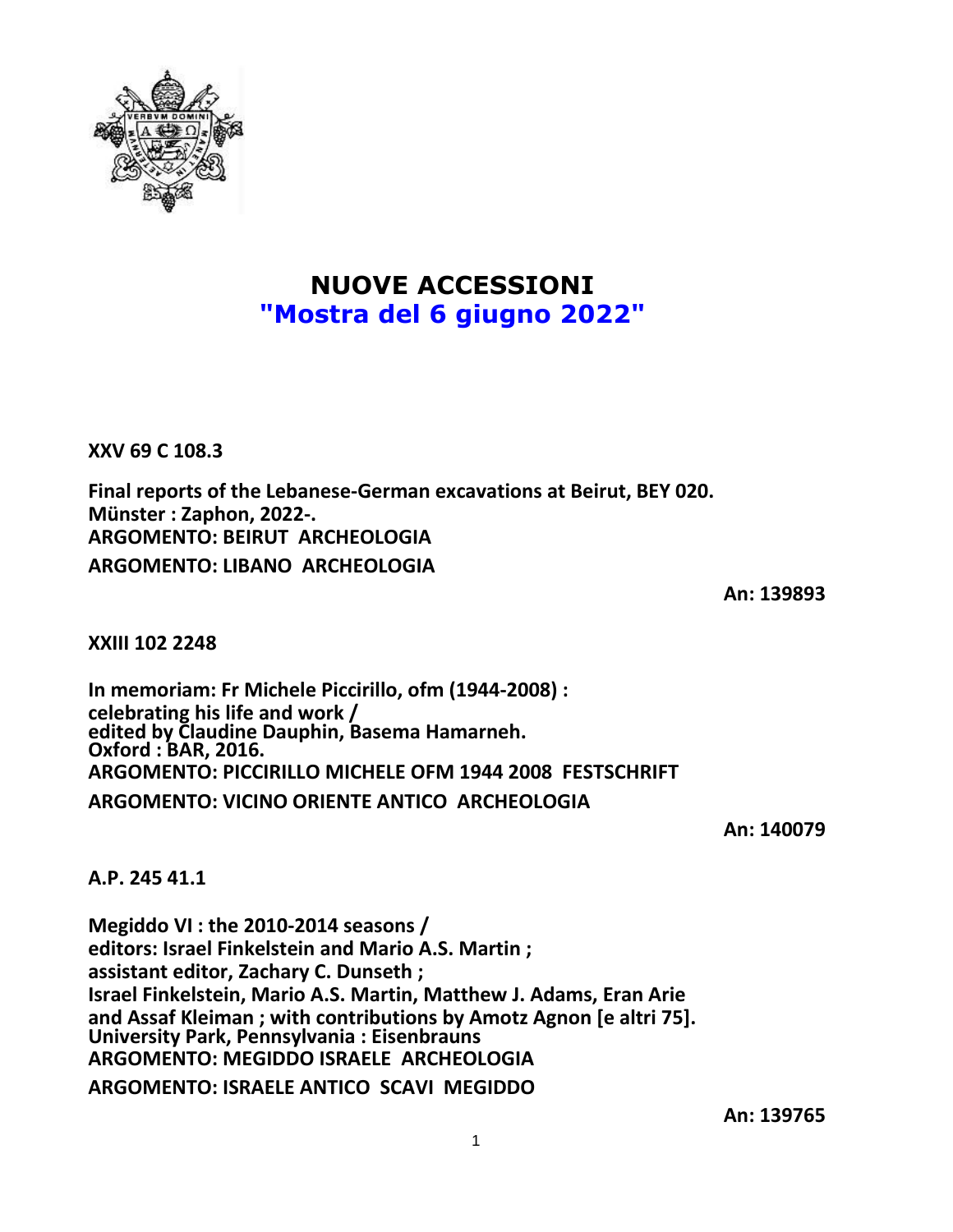**M.C. C 33 C 134**

**Aurin, Hans-Christoph, 1973-. Benno Jacob zu Levitikus : eine Studie zu seinem Nachlass mit Edition des Manuskripts "Leviticus 17-20" / Hans-Christoph Aurin. Tübingen : Mohr Siebeck, [2022]. ARGOMENTO: JACOB BENNO 1862 1945**

**ARGOMENTO: BIBLIA VT LEVITICUS INTERPRETAZIONE TEDESCO**

**An: 140085**

**XXXVI 19 A 8.8**

**Briant, Pierre, 1940-. Kings, countries, peoples : selected studies on the Achaemenid Empire / Pierre Briant ; translated by Amélie Kuhrt. Stuttgart : Franz Steiner Verlag, [2022]. ARGOMENTO: PERSIA IMPERO STORIA**

**ARGOMENTO: IRAN STORIA**

**An: 140167**

**M.C. F 2 80**

**Guevara Llaguno, M. Junkal, 1966-. Aproximación a la historia de los orígenes de Israel : notas de la presentacíon de un estado de la cuestión / Miren Junkal Guevara Llaguno. Estella (Navarra) : Editorial Verbo Divino, [2021]. ARGOMENTO: BIBLIA GEOGRAFIA STORICA ARGOMENTO: ISRAELE ANTICO IDENTITA ARGOMENTO: ISRAELE ANTICO STORIA**

**An: 139882**

**VIII 115 A 7B**

**Hawk, Lewis Daniel, 1955-. Ruth / L. Daniel Hawk. Downers Grove, Illinois : InterVarsity Press ARGOMENTO: BIBLIA VT RUTH COMMENTI INGLESE**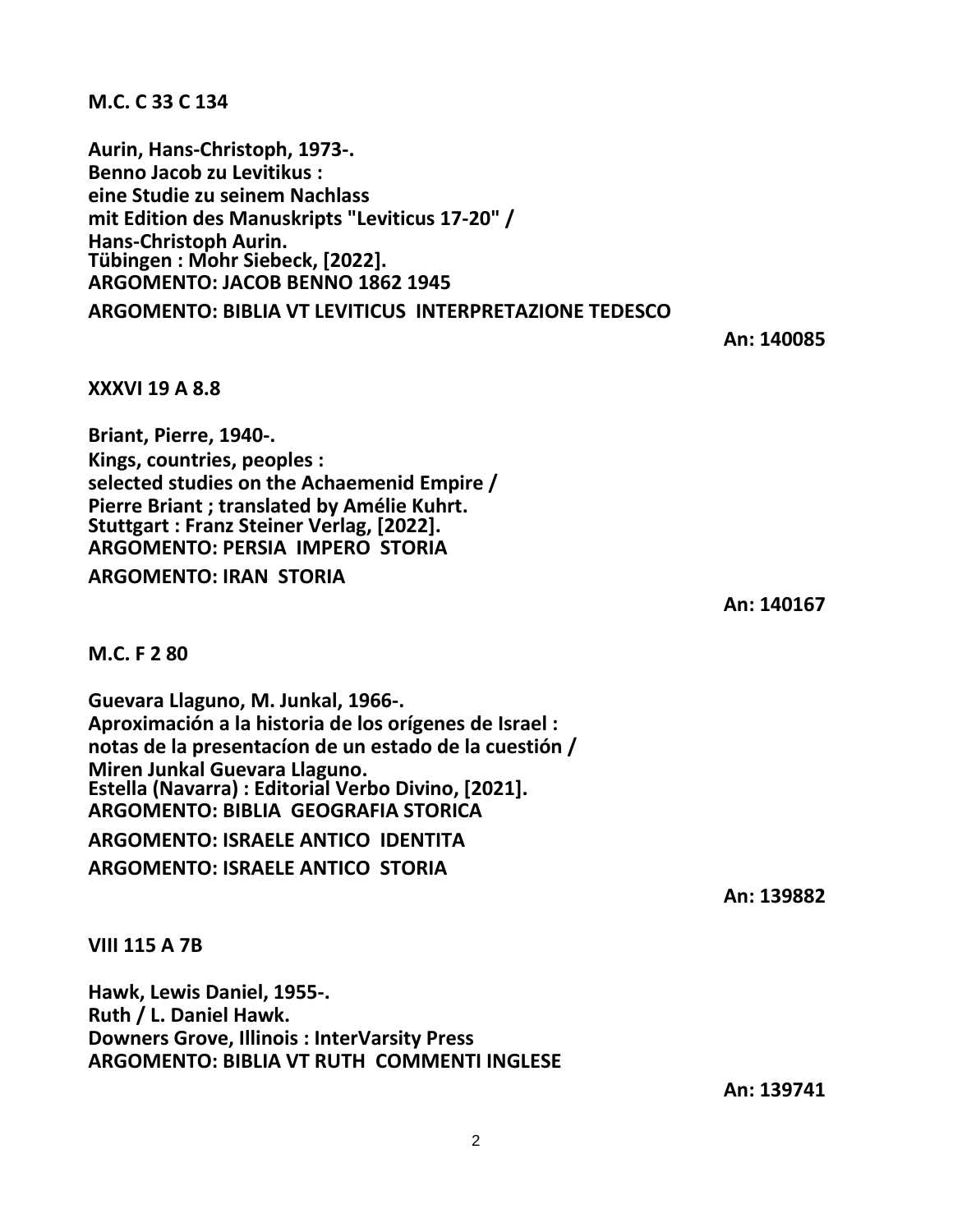3

**M.P. A 232 307**

**Lipiński, Edward, 1930-. Études d'histoire biblique / par Edward Lipiński. Leuven ; Paris ; Bristol, CT : Peeters, 2022. ARGOMENTO: BIBLIA VT STORIA ARGOMENTO: BIBLIA VT LEGGE ARGOMENTO: EGITTO ANTICO STORIA ARGOMENTO: ELEFANTINA EGITTO ISCRIZIONI**

**An: 140157**

**VIII 33 C 6**

**Matties, Gordon H., 1951-. Joshua / Gordon H. Matties. Harrisonburg, Virginia ; Waterloo, Ontario : Herald Press, [2012]. ARGOMENTO: BIBLIA VT JOSUE COMMENTI INGLESE**

**An: 137661**

**VIII 33 D 23-25**

**McDermond, Jay E., 1953-. Epistles of 1, 2, 3 John / J. E. McDermond. Harrisonburg, Virginia ; Kitchener, Ontario : Herald Press, [2011]. ARGOMENTO: BIBLIA NT JOANNIS EPISTOLAE COMMENTI INGLESE**

**An: 138143**

**VIII 201 B 21**

**McKnight, Scot, 1953-. The Sermon on the Mount / Scot McKnight ; Tremper Longmann III & Scot McKnight general editors. Grand Rapids, Michigan : Zondervan, [2013]. ARGOMENTO: BIBLIA NT MATTHAEUS 5 7 ARGOMENTO: BIBLIA NT MATTHAEUS COMMENTI INGLESE**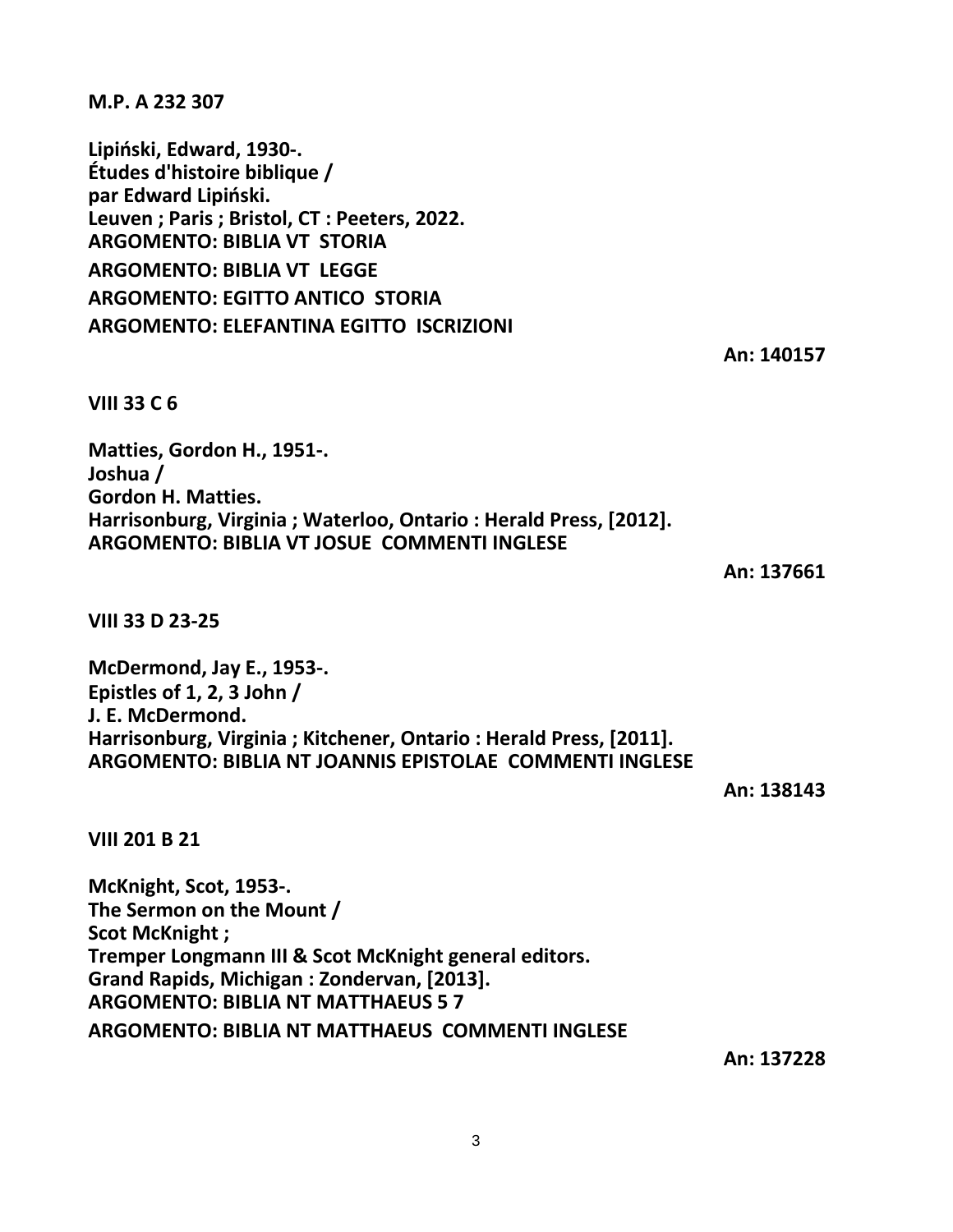**A.O. 17 E 23**

**Möllenbeck, Christin, 1987-. Institutionelle Sklaverei in Tempel und Palast in Südmesopotamien während der altbabylonischen Zeit (2000-1500 v.Chr.) / Christin Möllenbeck. Münster : Zaphon, 2021. ARGOMENTO: SCHIAVITU VICINO ORIENTE ANTICO ARGOMENTO: MESOPOTAMIA STORIA**

**An: 140099**

## **XII 29 45**

**Rocca, Paolo, sacerdote, 1982-. Dell'altro : tra parola e silenzio nel Vangelo di Marco / Paolo Rocca. Cinisello Balsamo (Milano) : San Paolo, [2021]. ARGOMENTO: BIBLIA NT MARCUS INTERPRETAZIONE ITALIANO**

**An: 140062**

## **XVII 92 B 109**

**Texts, traditions, and transmission: global and local transitions in the late Second Temple period, (2018 : Tibilisi, Georgia). Scriptures in the making: texts and their transmission in late Second Temple Judaism / Raimo Hakola, Jessi Orpana, Paavo Huotari (eds.) Leuven ; Paris ; Bristol, CT : Peeters, 2022. ARGOMENTO: BIBLIA CRITICA TESTUALE STUDI ARGOMENTO: BIBLIA VT STORIA DELLA REDAZIONE ARGOMENTO: QUMRAN STUDI ARGOMENTO: GIUDAISMO STORIA 586 AC 210 DC**

**An: 140137**

## **V 10 B 1.8.1**

**Tuñí i Vancells, Josep-Oriol, 1938-. Escrítos Joánicos y Cartas Católicas / Josep-Oriol Tuñí, Xavier Alegre. Estella (Navarra) : Editorial Verbo Divino, 2022. ARGOMENTO: BIBLIA NT JOANNIS EPISTOLAE COMMENTI SPAGNOLO ARGOMENTO: BIBLIA NT EPISTOLAE CATHOLICAE COMMENTI SPAGNOLO**